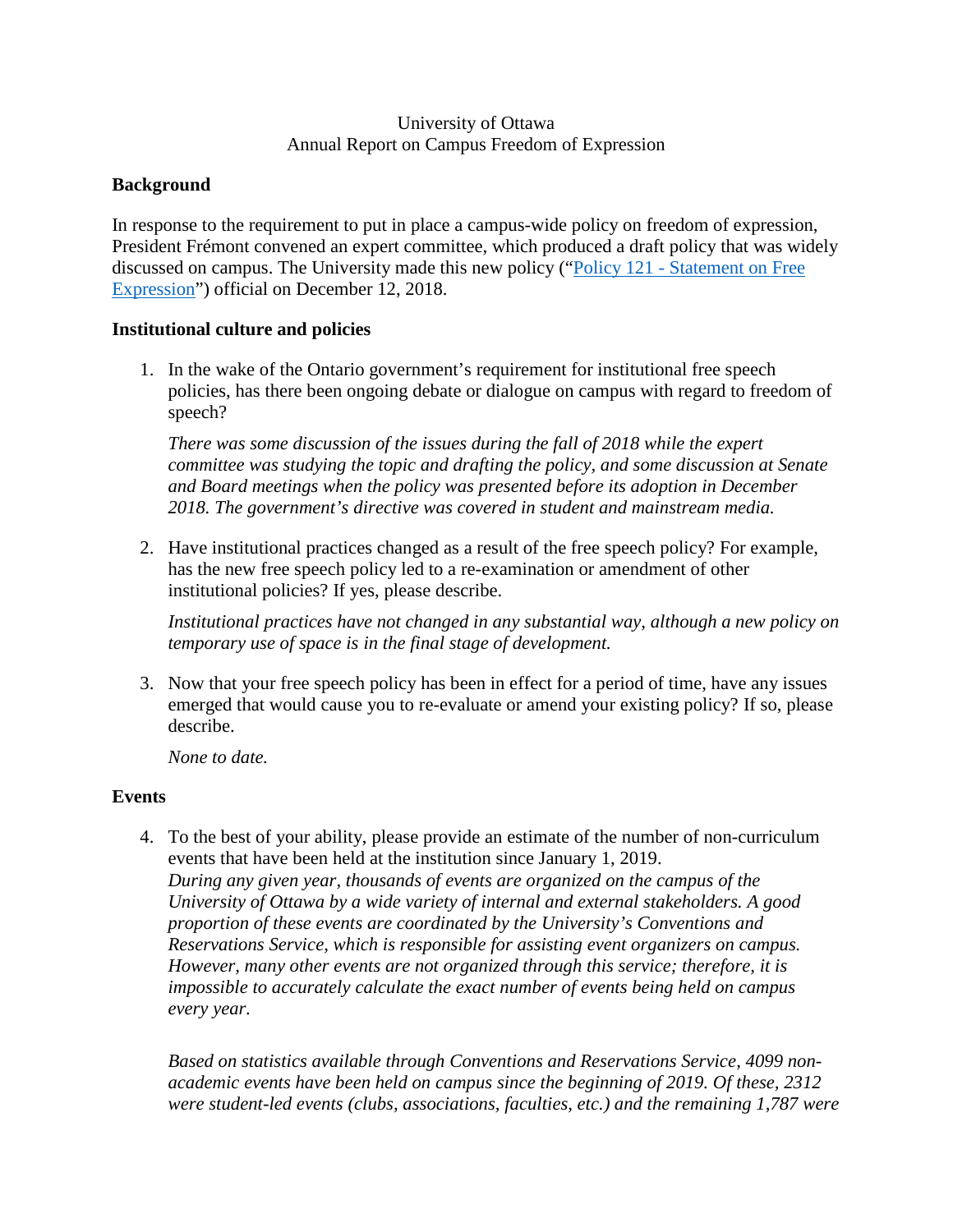*organized by external clients. Some 33 other events, which were organized by the Office of the President, involved dignitaries, ministers, etc.* 

5. Is there a designated office at the institution where members of the institutional community (or guests) are directed when there is a free speech related question or complaint about an event on campus?

*Our policy statement recommends that complaints be directed to the appropriate University authority. In practice, the University's Human Rights Office and the Office of the President are normally the ones contacted by members of the University community and the public. The University's Communications Directorate receives and deals with media inquiries. When questions arise concerning the public-facing speech of faculty members (i.e., on social media), the Provost and Vice-President Academic Affairs is normally the one to respond.* 

6. How did your institution navigate free speech related cost and/or safety concerns related to events on campus? To your knowledge, were there any instances where a noncurriculum event did not proceed due to these concerns?

*No such cases to report.* 

#### **Complaints**

7. Have any organized campus events or incidents on campus — curricular or noncurricular — caused members of the institutional community (or guests) to make an official complaint about free speech on campus? If there has been a complaint (or more than one), please describe:

*The director of the Human Rights Office has provided information on four cases that his office oversaw and one additional case that the Secretary General addressed directly:* 

- *1. The first case involved a complaint against a professor made in 2018, to which the Office of the Provost and Vice-President Academic Affairs responded. The complainant resubmitted her complaint in early 2019 and our offices have only followed up with your office.*
- *2. The second complaint involved a student who accused a guest lecturer in a health sciences course of antisemitism. The guest lecturer had made a comment regarding the treatment of colonists by the Israelis. The Human Rights Office explained to the student that this type of comment was protected free speech.*
- *3. The third case involved the complaint of a student who was offended by a professor's comment that linked secularism in Quebec with racism. The Human Rights Office responded that this type of comment would be protected free speech and referred the student to the relevant policy.*
- *4. The fourth complaint involved a professor from outside the University of Ottawa against a University of Ottawa professor and certain comments the latter made about the former's YouTube videos. Again, although these comments could be considered offensive, they are protected free speech.*
- *5. There was also a concern raised in December 2018 regarding an exhibit held at the University by the Institute of National Remembrance – Commission for the*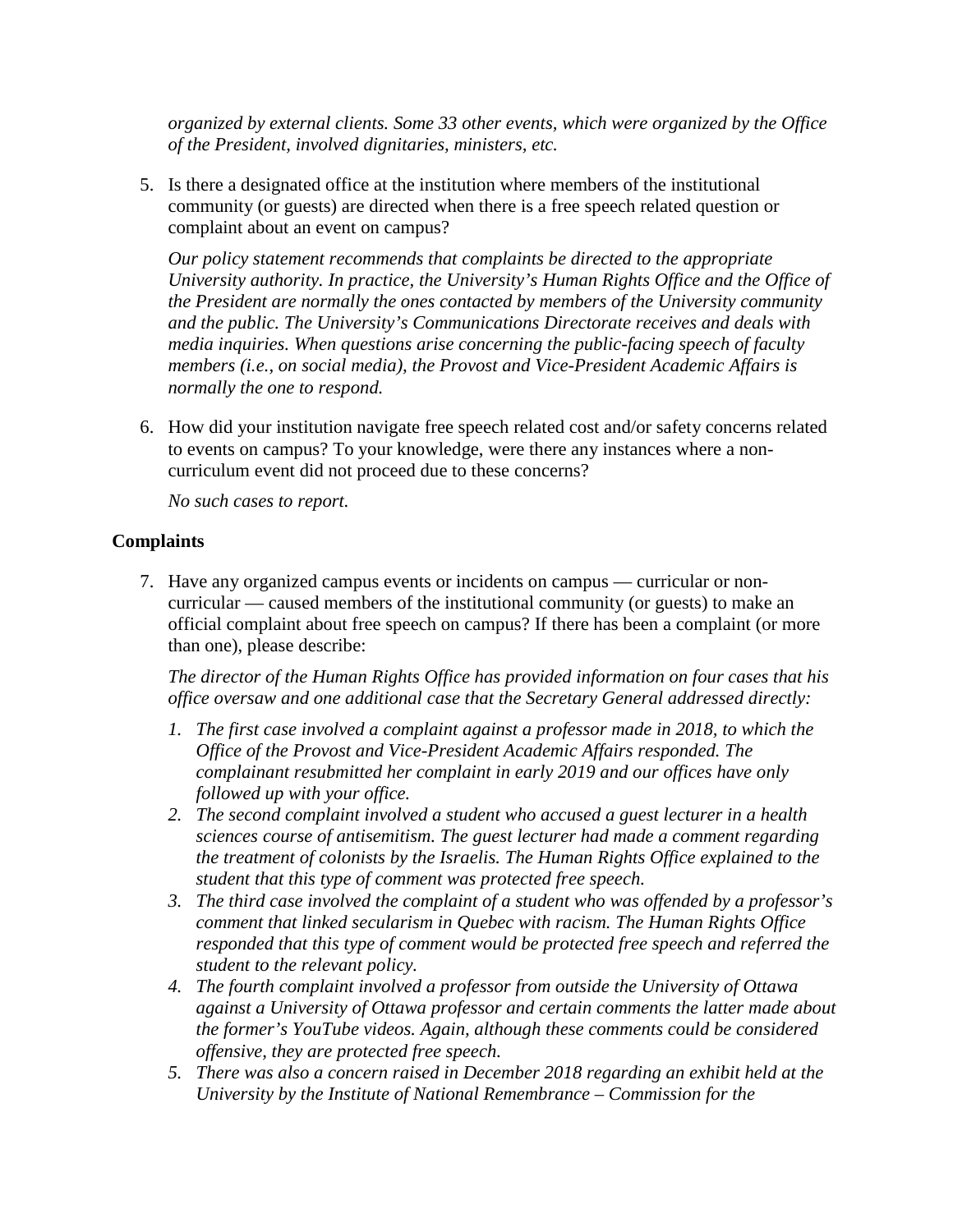*Prosecution of Crimes Against the Polish Nation. The University responded by reiterating the importance of academic freedom and freedom of expression.* 

8. What were the issues under consideration? Identify any points of contention (e.g., security costs, safety, student unions and/or groups, operational requirements, etc.).

*Cases 1 and 5 were prompted by the concerns of Polish nationalists regarding a perception of bias in discussions of the treatment of Jews in Poland during the Second World War. In other cases, comments were adequately protected by the Ontario and Canadian legal frameworks governing freedom of expression. To date, we have not had any serious issues with additional security or with student unions or other groups. In addition to the foregoing, the Provost engaged in a series of exchanges by email with a small number of citizens who were offended by comments made by a Faculty of Law professor on Twitter regarding the correlation between levels of formal education and voting preferences; in all cases, the professor's comments were protected by the current legal framework and University policy, to which the correspondents were directed (none of those who complained were in a position to lodge a formal complaint).* 

9. How did the institution manage the free speech incident? Was the complaint addressed using the procedures set out in the policy? Did the policy/institutional process "work"? How were issues in contention resolved?

*See comments by director of the Human Rights Office above and additional comments under Q8.* 

10. Were there instances where members of the institutional community (or guests) sought redress or interpretation regarding the policy and/or requests for assistance with compliance?

*No.* 

11. To your knowledge, were any free speech complaints forwarded to the Ontario Ombudsman?

*No.* 

Please include the following data for any free speech-related official complaints received by the institution:

12. Number of complaints received under the free speech policy relating to non-curricular events and to curricular events.

*See above for details of five cases.* 

13. Number of complaints reviewed that were dismissed.

*No complaints were substantiated.* 

14. Number of complaints or incidents where the institution determined that the free speech policy was not followed appropriately.